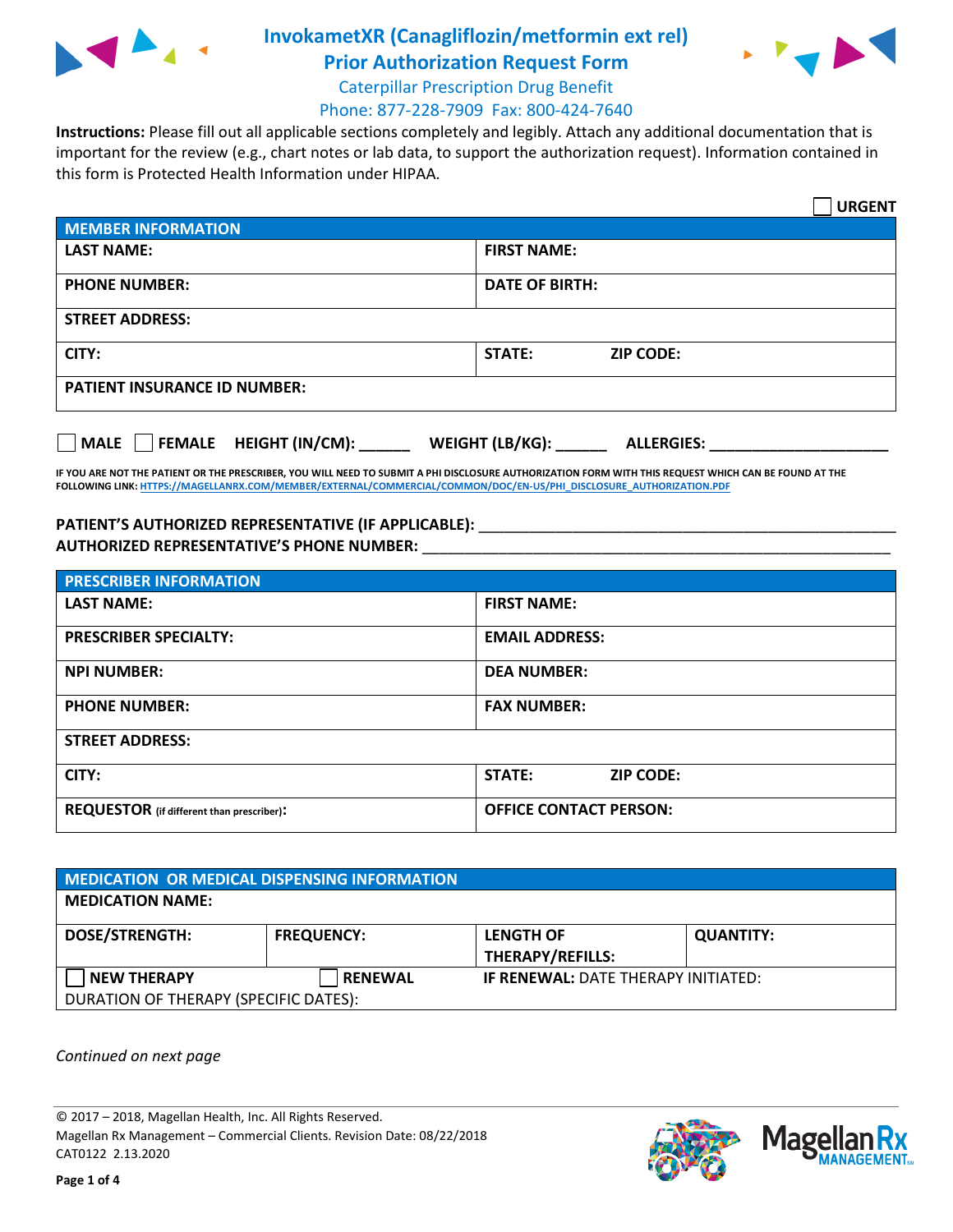

**InvokametXR (Canagliflozin/metformin ext rel) Prior Authorization Request Form**

Caterpillar Prescription Drug Benefit Phone: 877-228-7909 Fax: 800-424-7640



| <b>MEMBER'S LAST NAME:</b>                                                                                                                                                                                                                                            | <b>MEMBER'S FIRST NAME:</b>                                                                                                              |                                                       |  |
|-----------------------------------------------------------------------------------------------------------------------------------------------------------------------------------------------------------------------------------------------------------------------|------------------------------------------------------------------------------------------------------------------------------------------|-------------------------------------------------------|--|
|                                                                                                                                                                                                                                                                       | 1. HAS THE PATIENT TRIED ANY OTHER MEDICATIONS FOR THIS CONDITION?                                                                       | YES (if yes, complete below)<br><b>NO</b>             |  |
| <b>MEDICATION/THERAPY (SPECIFY</b><br>DRUG NAME AND DOSAGE):                                                                                                                                                                                                          | <b>DURATION OF THERAPY (SPECIFY</b><br>DATES):                                                                                           | <b>RESPONSE/REASON FOR</b><br><b>FAILURE/ALLERGY:</b> |  |
| <b>2. LIST DIAGNOSES:</b>                                                                                                                                                                                                                                             |                                                                                                                                          | <b>ICD-10:</b>                                        |  |
| □ Type II diabetes<br>$ICD-10 Code(s):$<br>□ Other Diagnosis                                                                                                                                                                                                          |                                                                                                                                          |                                                       |  |
| PRIOR AUTHORIZATION.                                                                                                                                                                                                                                                  | 3. REQUIRED CLINICAL INFORMATION: PLEASE PROVIDE ALL RELEVANT CLINICAL INFORMATION TO SUPPORT A                                          |                                                       |  |
| <b>Clinical information:</b><br>Is the patient's estimated glomerular filtration rate (GFR) below 30 mL/min/1.73 m2? $\Box$ Yes $\Box$ No<br>Please provide documentation.                                                                                            |                                                                                                                                          |                                                       |  |
| *Please provide documentation                                                                                                                                                                                                                                         | Is the patient's most recent (pre-InvokametXR) HgbA1C obtained in the past 6 months 7% or greater? $\Box$ Yes $\Box$ No                  |                                                       |  |
| Is the patient on dialysis? $\Box$ Yes $\Box$ No                                                                                                                                                                                                                      |                                                                                                                                          |                                                       |  |
| Is the patient currently on metformin? $\Box$ Yes $\Box$ No                                                                                                                                                                                                           |                                                                                                                                          |                                                       |  |
| Did the patient have an inadequate response or intolerance to metform? $\Box$ Yes $\Box$ No<br><i>*Please provide documentation</i>                                                                                                                                   |                                                                                                                                          |                                                       |  |
| Does the patient have at least one of the following contraindications to metformin? $\Box$ Yes $\Box$ No<br>(Please Check one)                                                                                                                                        |                                                                                                                                          |                                                       |  |
| $\Box$ Estimated glomerular filtration rate (GFR) less than or equal to 30 mL/min/1.73 m2<br>$\Box$ Advanced liver disease with cirrhosis, portal hypertension, ascites, and/or hepatic encephalopathy                                                                |                                                                                                                                          |                                                       |  |
| Is the patient currently taking at least one of the following anti-hyperglycemic agents, such as a meglitinide like<br>nateglinide, repaglinide, or insulin, or a sulfonylurea like glimepiride, glyburide, or glipizide? □ Yes □ No<br>Please provide documentation. |                                                                                                                                          |                                                       |  |
| Does patient have a true medical contraindication to sulfonylureas? $\Box$ Yes $\Box$ No (Please Check one)<br>$\Box$ High risk for falls                                                                                                                             |                                                                                                                                          |                                                       |  |
| $\Box$ Concurrent use with warfarin                                                                                                                                                                                                                                   |                                                                                                                                          |                                                       |  |
|                                                                                                                                                                                                                                                                       | □ Serum creatinine level exceeding 1.8mg/dL<br>$\Box$ Estimated glomerular filtration rate (GFR) less than or equal to 30 mL/min/1.73 m2 |                                                       |  |
| □ History of sulfa-induced Stevens-Johnson syndrome                                                                                                                                                                                                                   |                                                                                                                                          |                                                       |  |
| $\Box$ History of sulfa-induced toxic epidermal necrolysis                                                                                                                                                                                                            |                                                                                                                                          |                                                       |  |
| $\Box$ History of sulfa allergy                                                                                                                                                                                                                                       |                                                                                                                                          |                                                       |  |

© 2017 – 2018, Magellan Health, Inc. All Rights Reserved.

Magellan Rx Management – Commercial Clients. Revision Date: 08/22/2018 CAT0122 2.13.2020



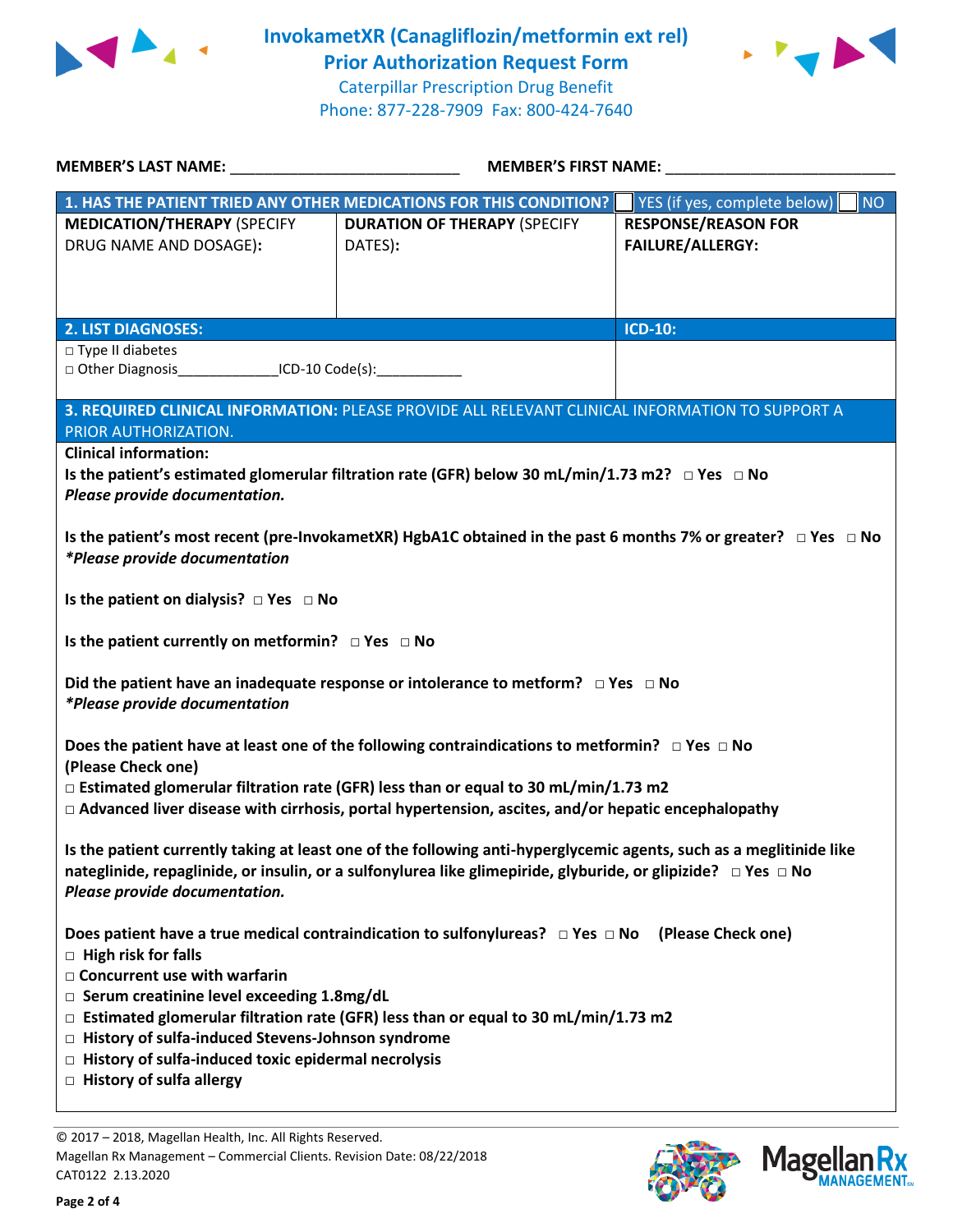

**InvokametXR (Canagliflozin/metformin ext rel) Prior Authorization Request Form** Caterpillar Prescription Drug Benefit Phone: 877-228-7909 Fax: 800-424-7640



| <b>MEMBER'S LAST NAME:</b>                                                             | <b>MEMBER'S FIRST NAME:</b>                                                                                                  |
|----------------------------------------------------------------------------------------|------------------------------------------------------------------------------------------------------------------------------|
| Is patient 30 years or older? $\Box$ Yes $\Box$ No                                     |                                                                                                                              |
| $\Box$ Yes $\Box$ No<br>Please provide documentation.                                  | Is the patient's most recent hemoglobin A1c level within the past 6 months equals 7.0 - 10.5%, inclusive?                    |
| Please select at least one of the following characterizations :<br>□ History of stroke | Does patient have symptomatic atherosclerotic cardiovascular disease? $\Box$ Yes $\Box$ No                                   |
| □ Hospital admission for unstable angina                                               |                                                                                                                              |
| □ History of coronary revascularization procedure                                      |                                                                                                                              |
| □ History of peripheral revascularization procedure                                    |                                                                                                                              |
| $\Box$ History of amputation secondary to peripheral vascular disease                  |                                                                                                                              |
|                                                                                        | $\Box$ Patient is symptomatic with documented hemodynamically-significant carotid or peripheral vascular disease             |
|                                                                                        | Is the patient 50years of age or older AND has 2 or more of the following risk factors? $\Box$ Yes $\Box$ No                 |
| □ Duration of diabetes of 10 years or longer                                           | Please select at least 2 of the following risk factors AND provide chart documentation:                                      |
|                                                                                        | $\Box$ Systolic blood pressure is greater than 140mmHg while receiving antihypertensive medication                           |
| □ Current daily cigarette smoker                                                       |                                                                                                                              |
| □ Documented albuminuria                                                               | $\Box$ Documented HDL-cholesterol equaling less than 39mg/dL AND patient's estimated glomerular filtration rate(GFR)         |
| is above 30mL/minute/1.73m <sup>2</sup>                                                |                                                                                                                              |
| Please provide documentation.                                                          | Is the patient's most recent hemoglobin A1c level within the past 6 months equals 6.5 - 12%, inclusive? $\Box$ Yes $\Box$ No |
| Please provide documentation.                                                          | Is the patient's estimated glomerular filtration rate (GFR) equal to 30 to less than 90 mL/min/1.73 m2? $\Box$ Yes $\Box$ No |
| Please provide documentation.                                                          | Is the patient's urinary albumin(mcg/L)-to-creatinine (mG/L) ratio greater than 300? $\Box$ Yes $\Box$ No                    |
| Please provide documentation.                                                          | Is patient currently receiving treatment with an ACE inhibitor or an ARB(angiotensin receptor blocker)? $\Box$ Yes $\Box$ No |
| Please provide documentation.                                                          | Was the patient intolerant of past treatment with ACE inhibitors or ARBs? $\Box$ Yes $\Box$ No                               |
| Does patient have nondiabetic renal disease? $\Box$ Yes $\Box$ No                      |                                                                                                                              |
|                                                                                        | Does patient's renal disease require immunosuppressant, chronic dialysis or renal transplant? $\Box$ Yes $\Box$ No           |
|                                                                                        |                                                                                                                              |

**Page 3 of 4**